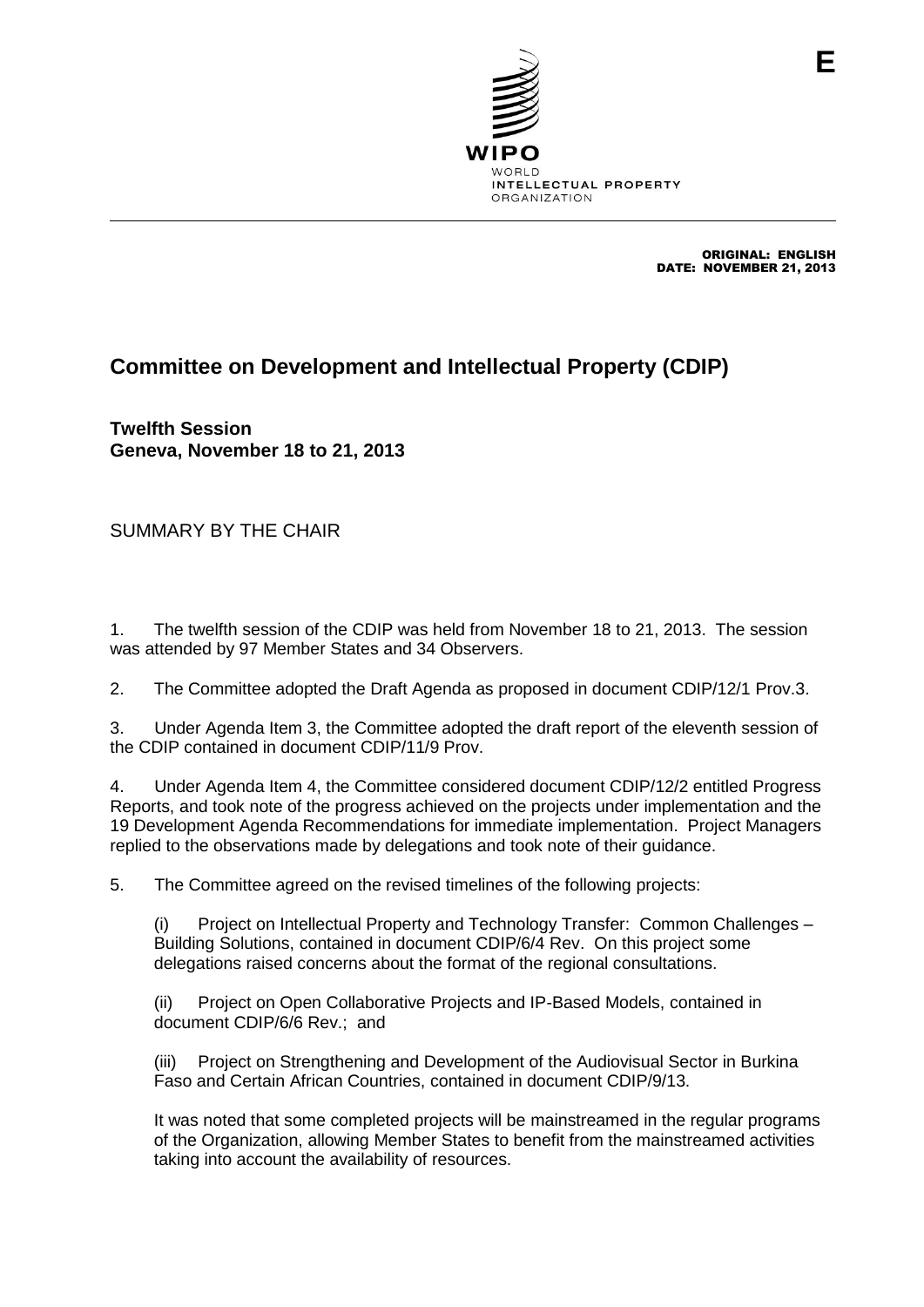6. The Committee addressed the following project evaluation reports:

(i) Evaluation Report on the Project on Capacity Building in the Use of Appropriate Technology – Specific Technical and Scientific Information as a Solution for Identified Development Challenges, contained in document CDIP/12/3; and

(ii) Evaluation Report of the Project on Enhancement of WIPO's Results Based Management (RBM) Framework to Support the Monitoring and Evaluation of Development Activities, contained in document CDIP/12/4.

Following the presentations of the evaluation reports, an exchange of views took place. It was decided that the Secretariat will take appropriate actions on the recommendations contained in the reports, taking into account the comments made by the Member States. In addition, the Committee agreed that the Secretariat should prepare a Phase II Project on Capacity Building in the Use of Appropriate Technology, extending the scope of the project to additional LDCs Members, and present it for the consideration of the next session.

7. Under the Agenda Item 5, the Committee discussed the WIPO General Assembly decision on CDIP related matter (CDIP/12/5) and a related document CDIP/6/12 Rev. A New Proposal submitted by the delegation of Egypt on behalf of the Development Agenda Group entitled Proposal for a CDIP New Agenda Item on Intellectual Property (IP) and Development (CDIP/12/11) was also presented to the Committee. The Committee will to continue discussion at its thirteenth session with the view to reporting back and making recommendations on the implementation of the CDIP mandate and the Coordination Mechanisms to the General Assembly in 2014.

8. The Committee considered the Pilot Project on Intellectual Property and Design Management for Business Development in Developing and Least Developed Countries (LDCs) contained in document CDIP/12/6. The Committee expressed support for the project proposal and approved its implementation.

9. The Committee also considered a proposal from the Arab Republic of Egypt for a new Pilot Development Agenda Project on Intellectual Property and Tourism: Supporting Development Objectives and Preservation of Cultural Heritage, contained in document CDIP/12/10. Delegations expressed appreciation for the proposal and thanked Egypt for this initiative. The Delegation of Egypt was requested to work with the Secretariat to further develop the proposal into a Development Agenda project document, bearing in mind the observations made by Member States, and present it for the consideration of the next session of the Committee.

10. The Committee took note of the document on the measurement of the Millennium Development Goals (MDGs) in other United Nations agencies and the contribution of WIPO to the MDGs, contained in document CDIP/12/8. The Secretariat was requested to revise the document, based upon the agreements amongst delegations on the content of the revised document to:

(i) Include an executive summary of the information contained in CDIP/12/8, Annex II, Section 1;

(ii) Expand the survey contained in CDIP/12/8 Annex I, to include person-to-person contacts with staff at the agencies surveyed as appropriate in order to learn more about how they measure their contribution to MDGs; and

(iii) Extend Agencies to cover some additional UN organizations and Programs.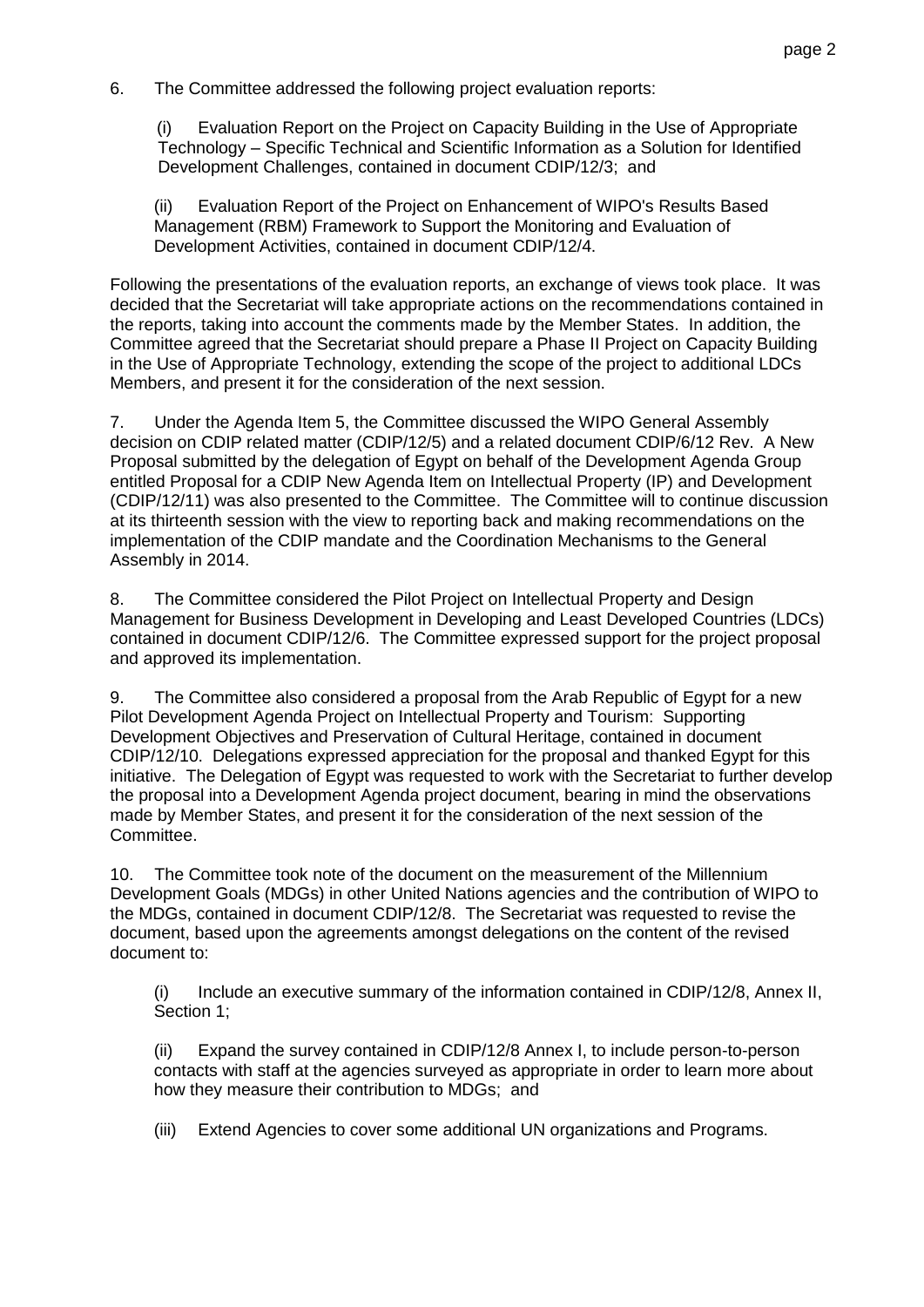The revised document should be a part of the documentation for the fourteenth session of the CDIP.

11. The Committee considered the Implementation Proposal on Possible New WIPO Activities Related to Using Copyright to Promote Access to Information and Creative Content, contained in document CDIP/12/9. Following the presentation of the proposal and an exchange of views, the Secretariat was requested to revise the document so as to clarify the proposal and present it to the next session of the Committee.

12. The Committee discussed the Independent Review of the Implementation of the Development Agenda Recommendations as requested in the Coordination Mechanisms and Monitoring, Assessing and Reporting Modalities (WO/GA/39/7, Annex II).

The Committee decided to continue discussions on this matter at its 13th session, and sufficient time will be allocated to finalize the Terms of Reference. To this end, Member States are invited to submit comments by the end of January 2014. The CDIP requests the Chair to prepare draft Terms of Reference based on the consensus achieved during the informal negotiations held during the twelfth session, the comments received, and the Secretariat's input on budget and timeline. The CDIP further requests the Chair of CDIP to hold one informal consultation to discuss the draft Terms of Reference prior to the 13th session.

13. The Committee discussed the External Review of WIPO Technical Assistance in the Area of Cooperation for Development (documents: CDIP/8/INF/1, CDIP/9/14, CDIP/9/15, CDIP/9/16 and CDIP/11/4). The Committee decided to continue discussions on this topic at its next session.

14. In the context of the External Review of WIPO Technical Assistance in the Area of Cooperation for Development, and, in accordance with its decisions taken at its eleventh session (paragraph 7(b)(i, ii and iii) of the Summary by the Chair), the Committee:

(i) Took note of the Manual on the Delivery of WIPO Technical Assistance contained in document CDIP/12/7 and expressed satisfaction with the document. The Secretariat took note of the comments made by Member States, in particular with regard publishing the manual as a booklet and continue to update its content; and

(ii) Took note of the presentations on the restructuring of the WIPO website, and on the Technical Assistance Database.

15. The Committee discussed the matter of the International Conference on Intellectual Property and Development and decided to continue discussions on this matter at its next session.

16. The Committee discussed and took note of the following documents:

(i) Study on Patent and Public Domain (II), contained in document CDIP/12/INF/2 Rev.;

(ii) Scoping Study on Strengthening and Development of the Audiovisual Sector in Burkina Faso and Certain African Countries, contained in document CDIP/12/INF/3; The secretariat took note of the comments made by the delegations in further implementing the project, and

(iii) Study on the Use of Utility Models (UMs) in Thailand, contained in document CDIP/12/INF/6.

In addition, the Committee discussed and took note of the Study on IP and Brain Drain – A Mapping Exercise, contained in document CDIP/12/INF/4, and the Summary of a Workshop